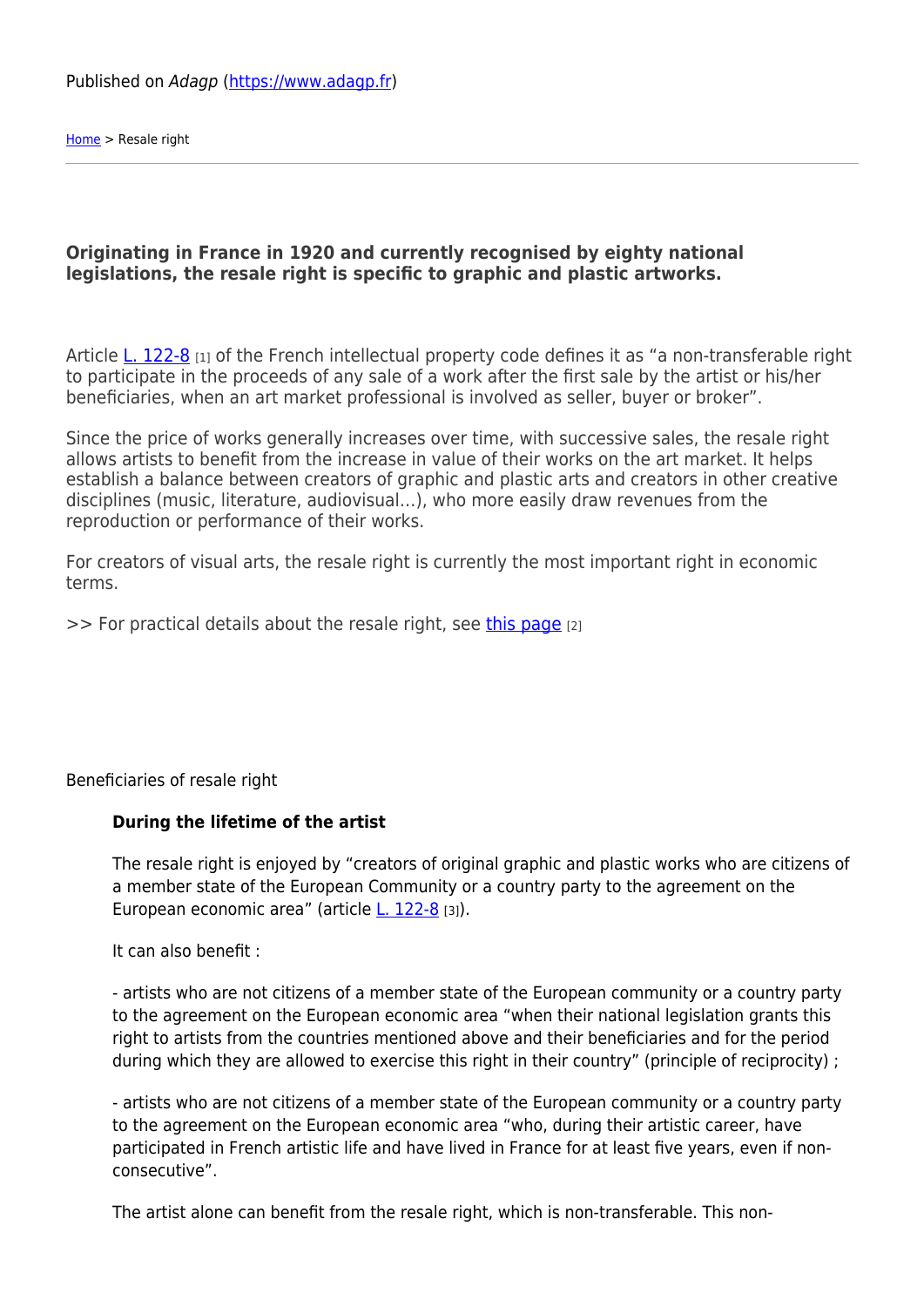transferability, established on a European [\(2001/84/EC](http://eur-lex.europa.eu/LexUriServ/LexUriServ.do?uri=CELEX:32001L0084:FR:HTML) [4]) and international level (Bern Convention), means that the resale right cannot be assigned. This restriction applies not only to the users but also to the artists themselves: it is intended to protect them from the pressures of speculators, by preventing them from selling for too low a price a right that might generate considerable royalties a few years later. Any contractual clause stipulating an assignment of all or part of the resale right is invalid.

## **On the death of the artist**

The resale right cannot be bequeathed. On the death of the artist, it "continues in favour of his/her heirs and, for the beneficial title stipulated in article [L. 123-6](http://www.legifrance.gouv.fr/affichCodeArticle.do;jsessionid=F24611653BB9276DD25E08E73E24D831.tpdjo15v_1?idArticle=LEGIARTI000006278947&cidTexte=LEGITEXT000006069414&dateTexte=20130408) [5], his/her spouse, with the exclusion of all legatees and assigns, during the current calendar year and for the following 70 years".

Works to which resale right applies

The resale right does not apply to all works of the mind. The intellectual property code precisely defines the works to which the resale right might be applicable.

## **The resale right applies to graphic and plastic works of art**

The resale right is only applicable to graphic and plastic works of art.

Article  $R. 122-3$  [6] stipulates that this includes works "such as pictures, collages, paintings, drawings, engravings, prints, lithographs, sculptures, tapestries, ceramics, glassware, photographs and plastic creations on audiovisual and digital media".

The list is not limitative ("such as"): all graphic and plastic works of art – in particular design works and applied arts – are included.

## **The resale right applies to "original" works**

The resale right is only due for "original" works. This is a specific criterion of originality, which is not the same as the one on which copyright protection is dependent.

As per article [L. 122-8](http://www.legifrance.gouv.fr/affichCodeArticle.do;jsessionid=F24611653BB9276DD25E08E73E24D831.tpdjo15v_1?idArticle=LEGIARTI000006278925&cidTexte=LEGITEXT000006069414&dateTexte=20130408) [3], original works are "the works created by the artist him/herself and the copies produced in a limited quantity by the artist him/herself or under his/her control".

## **Two categories of works must therefore be considered as original :**

1° Works created by the artist him/herself: painting done by the painter, furniture made in a single copy, marble sculpted by the artist…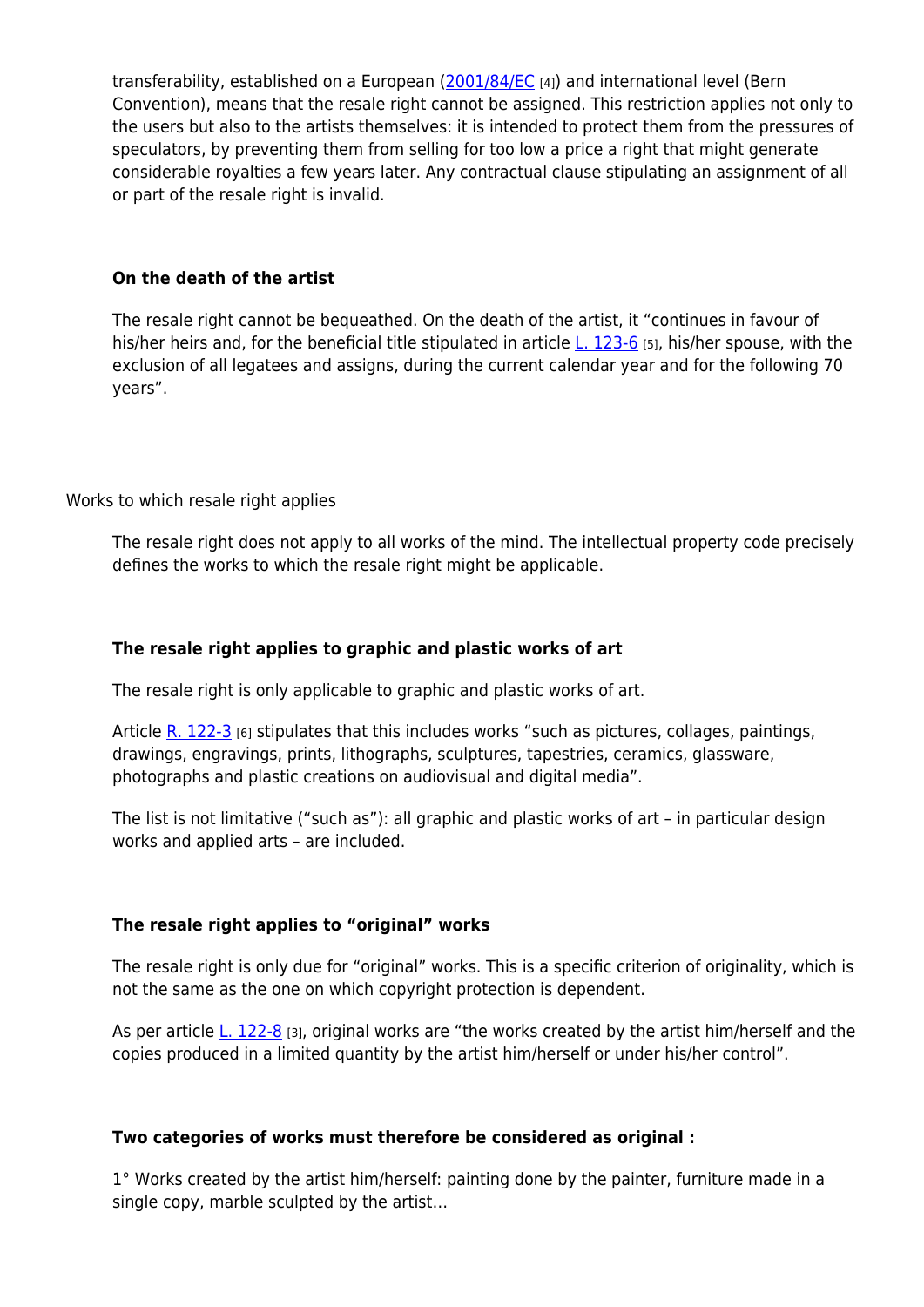2° Works made in a limited quantity by the artist him/herself or under his/her control: bronze sculptures, copies of photographs, limited edition designer items... Article [R. 122-3](http://www.legifrance.gouv.fr/affichCodeArticle.do;jsessionid=3BE522D8AA9A0B042841C7EB33A75583.tpdjo15v_1?idArticle=LEGIARTI000020085905&cidTexte=LEGITEXT000006069414&dateTexte=20130408) [6] requires that such works are "numbered or signed or otherwise duly authorised by the artist".

This second point marks the boundary between copies produced "industrially", which can generate revenues on the basis of the reproduction right, and copies made in a limited number by the artist or under his/her control, which, as originals, have an increased valued on the art market: in such a case, the artist can perfectly legitimately participate in this enhancement in value thanks to this resale right.

The requirement of a "limited" number of copies does not mean that this number must be small: it simply means that the number of copies made must be finite. In this regard, the presence of numbering or a signature confirms this limited nature. But if other elements can demonstrate unequivocally that the artist has only authorised a limited number of copies, the works concerned will be eligible for the resale right.

## **The intellectual property code stipulates that the following in particular should be considered to be originals (article [R. 122-3](http://www.legifrance.gouv.fr/affichCodeArticle.do;jsessionid=3BE522D8AA9A0B042841C7EB33A75583.tpdjo15v_1?idArticle=LEGIARTI000020085905&cidTexte=LEGITEXT000006069414&dateTexte=20130408) [6]) :**

"a) Original engravings, prints and lithographs produced in a limited quantity from one or more plates;

b) Copies of sculptures, limited to twelve, including numbered copies and artist's proofs; c) Handmade tapestries and textile works of art, based on original models provided by the artist, limited to eight copies;

d) Enamelwork pieces made completely by hand and signed by the artist, limited to eight numbered copies and four artist's proofs;

e) Signed photographic works, limited to thirty copies, regardless of the format and medium;

f) Plastic creations on audiovisual or digital medium, limited to twelve copies."

For other types of works, three general criteria apply: the copy will be considered an original work if it has been either numbered, signed or duly authorised in another way by the artist.

## Sales on which resale royalty is payable

The resale right only applies to sales in which "an art market professional is involved as seller, buyer or broker" (article [L.122-8](http://www.legifrance.gouv.fr/affichCodeArticle.do;jsessionid=F24611653BB9276DD25E08E73E24D831.tpdjo15v_1?idArticle=LEGIARTI000006278925&cidTexte=LEGITEXT000006069414&dateTexte=20130408) [3] of the intellectual property code); this includes galleries, auction houses, art dealers, etc

Therefore, sales between two individuals, without any other party involved, are not covered. But the sale of an asset at auction, through an auction house or auctioneer, comes within the scope of application of the resale right (even if the buyer and seller are individuals).

The French intellectual property code also requires that the sale "take place on French territory" or that it is "subject to value added tax" there (article  $R$ . 122-2 [7]).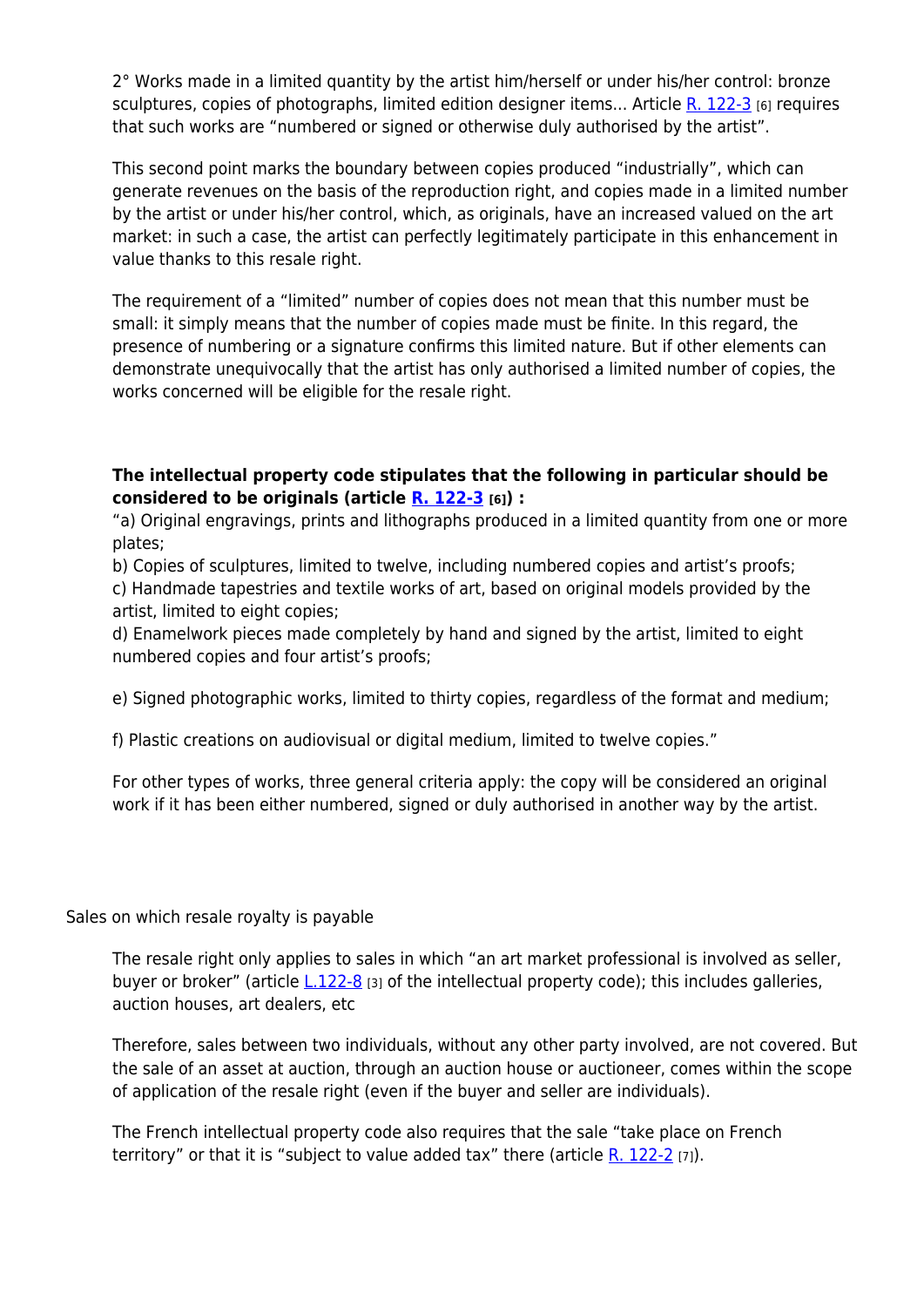## **However, certain sales are excluded from the scope of the resale right :**

- Sales of works for a price under 750 Euros (article [R. 122-5](http://www.legifrance.gouv.fr/affichCodeArticle.do;jsessionid=3BE522D8AA9A0B042841C7EB33A75583.tpdjo15v_1?idArticle=LEGIARTI000020085896&cidTexte=LEGITEXT000006069414&dateTexte=20130408) [8])

- The first transfer of the work (sale, gift) made by the artist or his/her beneficiaries (article [L.](http://www.legifrance.gouv.fr/affichCodeArticle.do;jsessionid=F24611653BB9276DD25E08E73E24D831.tpdjo15v_1?idArticle=LEGIARTI000006278925&cidTexte=LEGITEXT000006069414&dateTexte=20130408) [122-8](http://www.legifrance.gouv.fr/affichCodeArticle.do;jsessionid=F24611653BB9276DD25E08E73E24D831.tpdjo15v_1?idArticle=LEGIARTI000006278925&cidTexte=LEGITEXT000006069414&dateTexte=20130408) [3]).

- Resale within less than three years after the direct purchase of the work from the artist, provided that the resale price does not exceed 10,000 Euros.

Amount of resale royalty

The amount of the resale royalty is determined by applying a percentage to the sale price of the work excluding tax: price awarded by auction for public auctions, sale price received by seller in other cases (article  $R. 122-5$  [8] of intellectual property code).

It is calculated by applying a reducing schedule based on the amount for which the work is sold (article [R. 122-6](http://www.legifrance.gouv.fr/affichCodeArticle.do;jsessionid=3BE522D8AA9A0B042841C7EB33A75583.tpdjo15v_1?idArticle=LEGIARTI000020085891&cidTexte=LEGITEXT000006069414&dateTexte=20130408) [9]):

- 4% for the first tranche of the sale price up to 50,000 Euros
- 3% for the tranche of the sale price between 50,000.01 Euros and 200,000 Euros
- 1% for the tranche of the sale price between 200,000.01 Euros and 350,000 Euros
- 0.5% for the tranche of the sale price between 350,000.01 Euros and 500,000 Euros
- 0.25% for the tranche of the sale price over 500,000.00 Euros.

The resale royalty is limited to 12,500 Euros. Unfortunately for creators of visual arts, it is the only royalty to be limited.

# **Example :**

For a work sold for 230,000 Euros, the resale royalty due will be 6,800 Euros, i.e. :

- 2,000 Euros for the first tranche of the sale price (4% x 50,000 Euros),
- 4,500 Euros for the second tranche (3% x 150,000 Euros),
- 300 Euros for the third tranche (1% x 3,000 Euros).

Payment of resale royalty

According to article  $\underline{\text{L}}$ . 122-8 [3] of the intellectual property code, "the resale royalty is payable by the seller".

However, the art professional involved in the sale is responsible for making the payment (if the sale takes place between two professionals, the seller will be responsible).